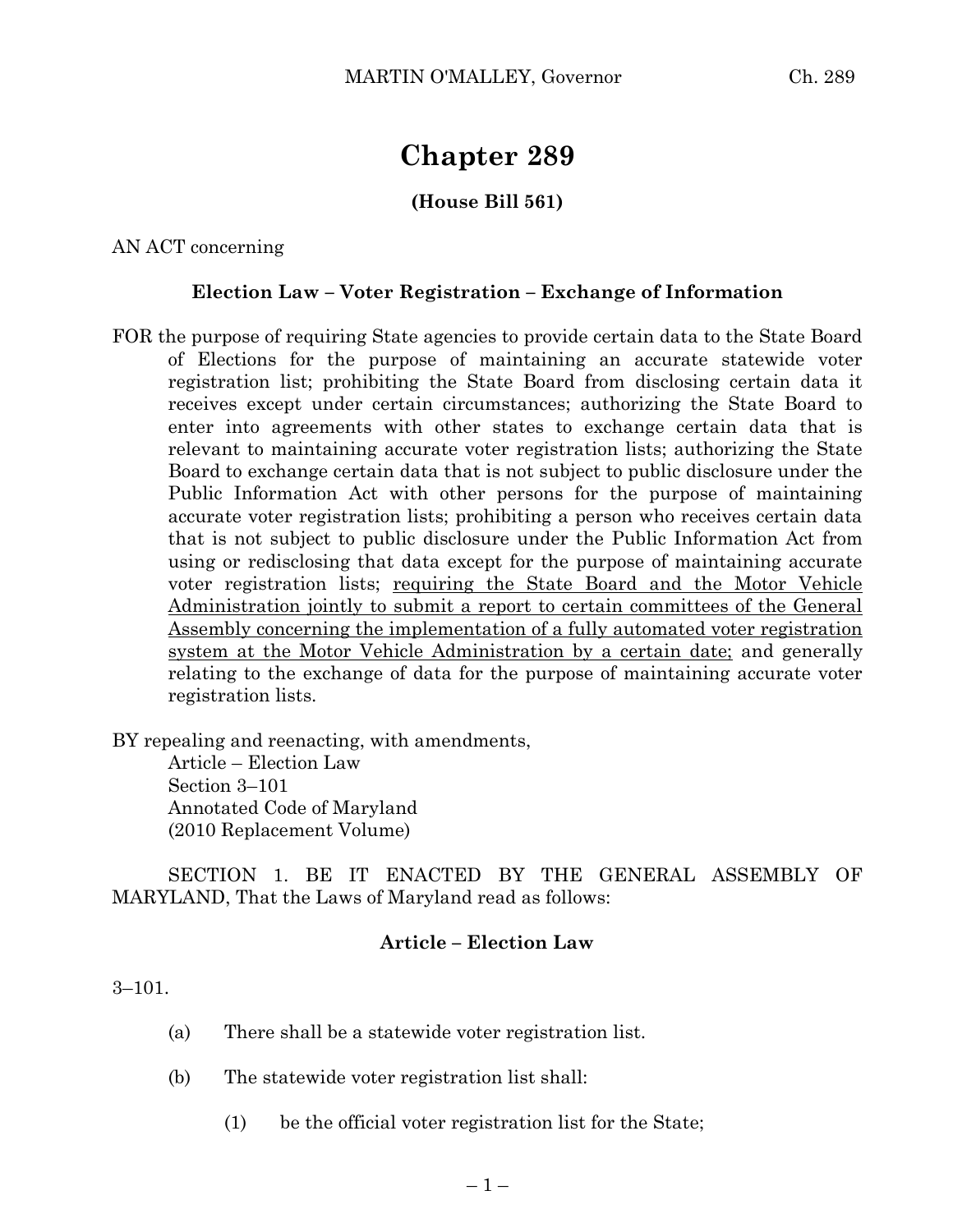(2) contain the name and other information for every legally registered voter in the State;

(3) allow each local board to obtain immediate electronic access to the information contained in the list;

(4) be coordinated with other agency databases in the State;

(5) be used to produce precinct registers for use in polling places on election day; and

(6) include voting history information on a current basis for a period covering at least the 5 preceding years.

(c) The State Administrator shall:

(1) define, maintain, and administer the statewide voter registration list;

(2) with the local boards, ensure the currency and accuracy of each individual voter's registration record;

(3) instruct the local boards on:

(i) processing voter registration applications and name and address changes;

(ii) entering voter registration information into the statewide voter registration list; and

(iii) removing from the statewide voter registration list information about voters who are no longer eligible to be registered voters; and

(4) subject to relevant federal law and to regulations adopted by the State Board, establish and conduct a program to identify voters who have changed their addresses.

(d) Registration shall be conducted continuously under the supervision of the State Administrator and in accordance with the provisions of this title, applicable federal law, and regulations adopted by the State Board.

**(E) (1) A STATE AGENCY SHALL PROVIDE ANY DATA TO THE STATE BOARD THAT THE STATE ADMINISTRATOR DETERMINES IS NECESSARY TO MAINTAIN AN ACCURATE STATEWIDE VOTER REGISTRATION LIST.**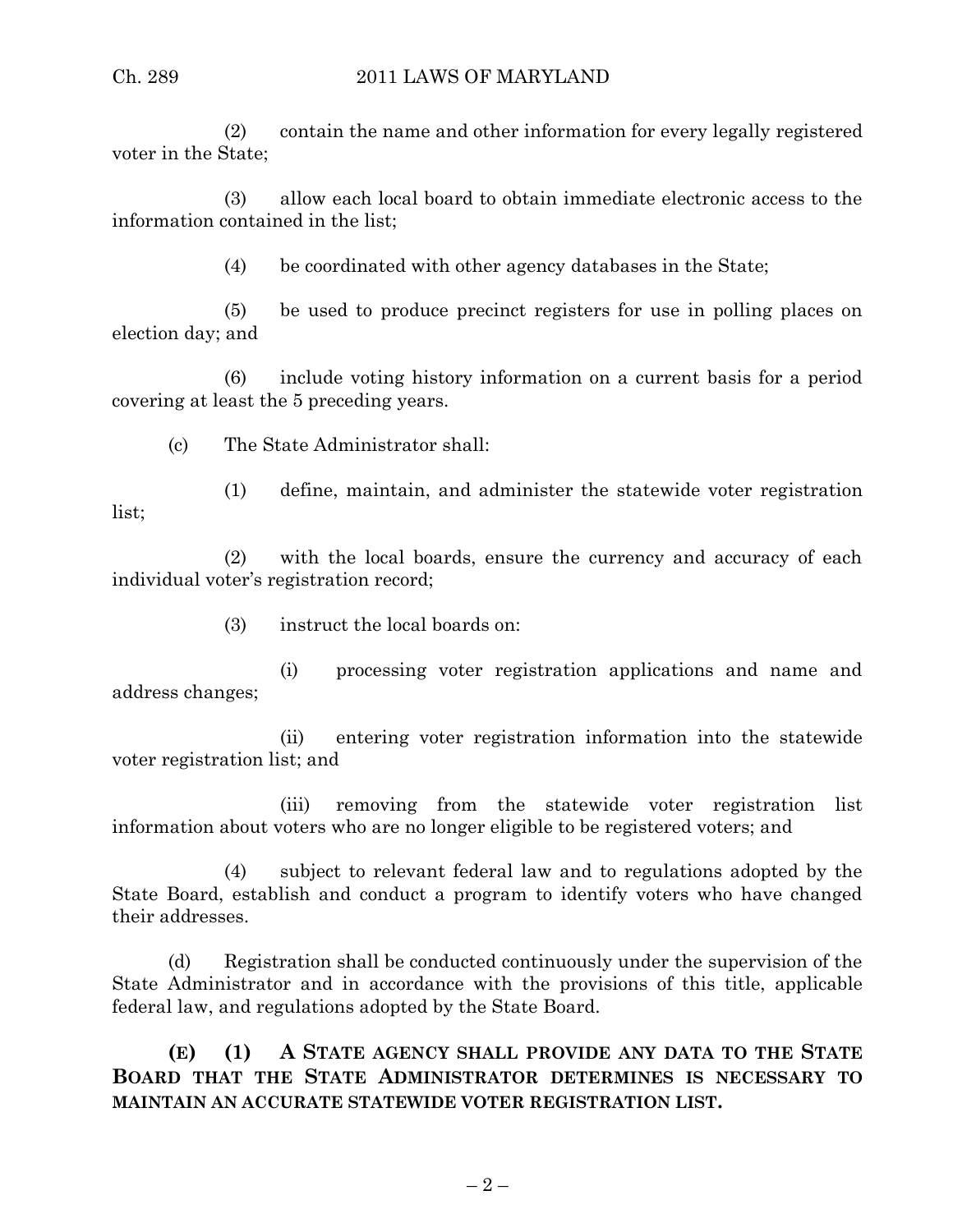**(2) SUBJECT TO PARAGRAPH (3) OF THIS SUBSECTION, THE STATE BOARD MAY NOT DISCLOSE DATA PROVIDED UNDER PARAGRAPH (1) OF THIS SUBSECTION EXCEPT AS PROVIDED IN TITLE 10, SUBTITLE 6, PART III OF THE STATE GOVERNMENT ARTICLE.**

**(3) (I) THE STATE BOARD MAY ENTER INTO AGREEMENTS WITH OTHER STATES TO EXCHANGE ANY DATA THAT THE STATE ADMINISTRATOR DETERMINES IS RELEVANT TO MAINTAINING ACCURATE VOTER REGISTRATION LISTS.**

**(II) THE STATE BOARD MAY EXCHANGE DATA THAT IS NOT SUBJECT TO PUBLIC DISCLOSURE UNDER TITLE 10, SUBTITLE 6, PART III OF THE STATE GOVERNMENT ARTICLE WITH OTHER PERSONS AS THE STATE ADMINISTRATOR DETERMINES IS NECESSARY FOR THE SOLE PURPOSE OF MAINTAINING ACCURATE VOTER REGISTRATION LISTS.**

**(III) A PERSON WHO RECEIVES DATA THAT IS NOT SUBJECT TO PUBLIC DISCLOSURE UNDER TITLE 10, SUBTITLE 6, PART III OF THE STATE GOVERNMENT ARTICLE UNDER THIS PARAGRAPH MAY NOT USE OR REDISCLOSE THAT DATA EXCEPT FOR THE PURPOSE OF MAINTAINING ACCURATE VOTER REGISTRATION LISTS.**

**[**(e)**] (F)** A registered voter:

(1) shall remain registered when the voter moves to another county in the State; and

(2) may not be required to register again unless the voter's registration is canceled in accordance with Subtitle 5 of this title.

# SECTION 2. AND BE IT FURTHER ENACTED, That:

(a) In this section, "fully automated voter registration system" means a voter registration system at the Motor Vehicle Administration that:

(1) eliminates the use of paper voter registration forms by requiring each applicant who wishes to register to vote or update a voter registration record during a driver's license or identification card transaction or other transaction to electronically submit all the information required to register or update the applicant's registration at the time of the transaction; and

(2) transmits the information submitted under item (1) of this subsection electronically directly to elections officials.